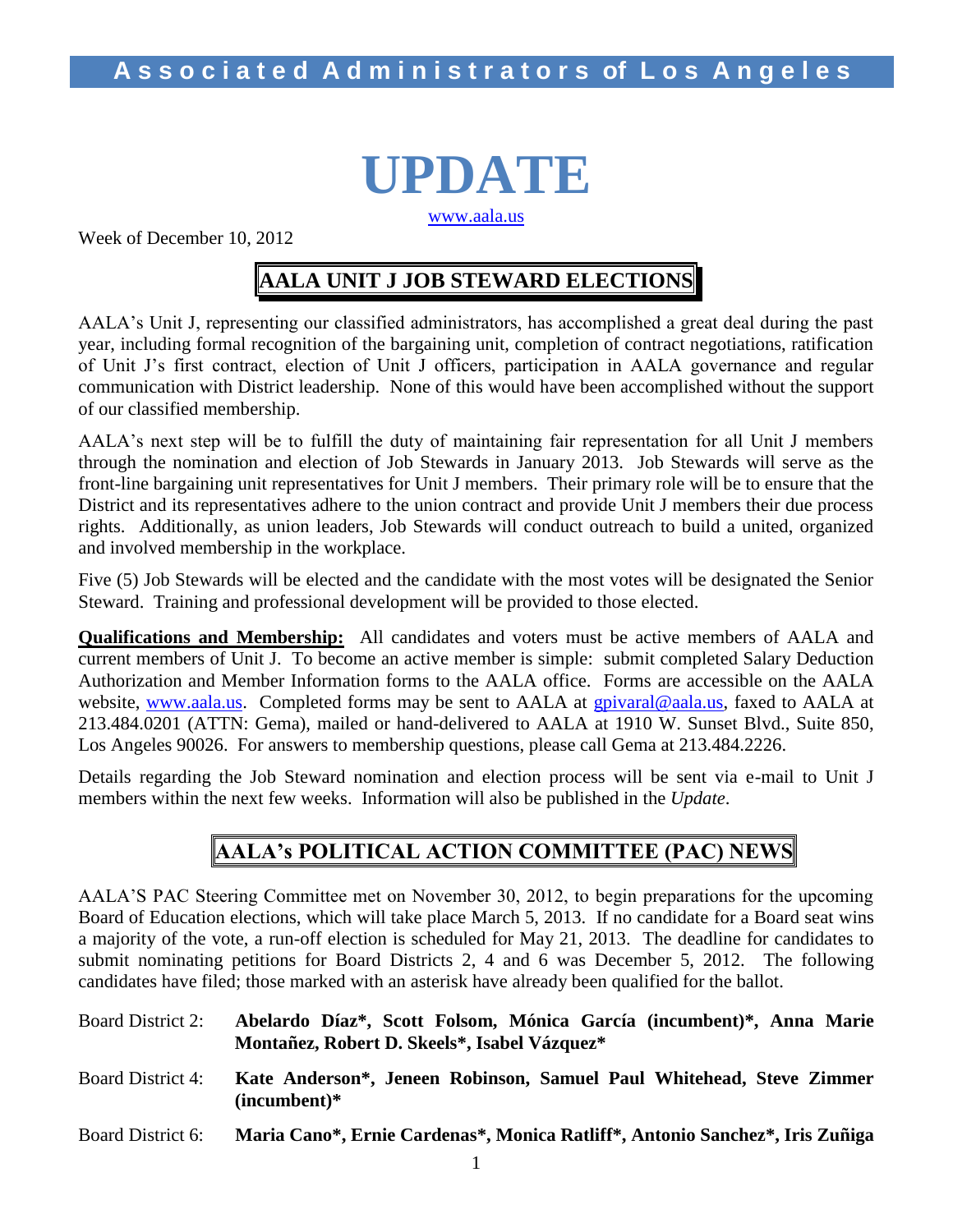## *PAC NEWS (Cont.)*

The PAC Steering Committee has sent AALA's Core Values (see below) to all candidates to familiarize them with our members' priorities. The committee will conduct interviews with candidates this month and in January 2013 to identify candidates to recommend to AALA's PAC Council for endorsement. The timeline is so tight because the only Representative Assembly meeting prior to the March election will be held on January 17, 2013. The PAC Council is convened during Representative Assembly meetings and makes final decisions regarding political endorsements and campaign donations. The maximum AALA, as an organization, may donate to an individual candidate for a particular election is \$1,000.

We will keep you informed via the *Update* regarding our PAC's support for political issues and candidates and ways you may help. Please stay tuned!

## **AALA CORE VALUES** (Revised 11.30.12)

- 1. Collective bargaining agreements must be honored, including the provisions related to the evaluation of AALA members.
- 2. Lifetime health benefits are not negotiable.
- 3. The Health Benefits Committee has the right to make decisions regarding the monies related to the District's health benefits package.
- 4. Principals should be the summative evaluators of teachers and other staff members at their respective school sites.
- 5. Practitioners must be consulted when decisions are being contemplated that affect the scope, nature and conditions of their work.
- 6. Line-staff protocol is essential for the implementation of Districtwide communication, supervision and evaluation. Each AALA member should report to a single supervisor as opposed to multiple supervisors.
- 7. Being a school-site or non-school-site administrator is a year-round responsibility. School-site administrators must have time to prepare adequately for student learning, safety and staff members' professional development. Both school-site and non-school-site administrators must have adequate time and compensation to fulfill all of their professional responsibilities.
- 8. Administrative norms, both certificated and classified, must be significantly improved to insure the safety and welfare of students, to provide for the appropriate supervision of instruction and to allow administrators to complete mandated tasks.
- 9. Administrative assignments must be determined by a fair, merit-based promotional process.
- 10. Since State-funded programs establish mandates and require supervisory personnel to ensure accountability, communication and professional development, central and regional administrators need adequate resources to fulfill their responsibilities.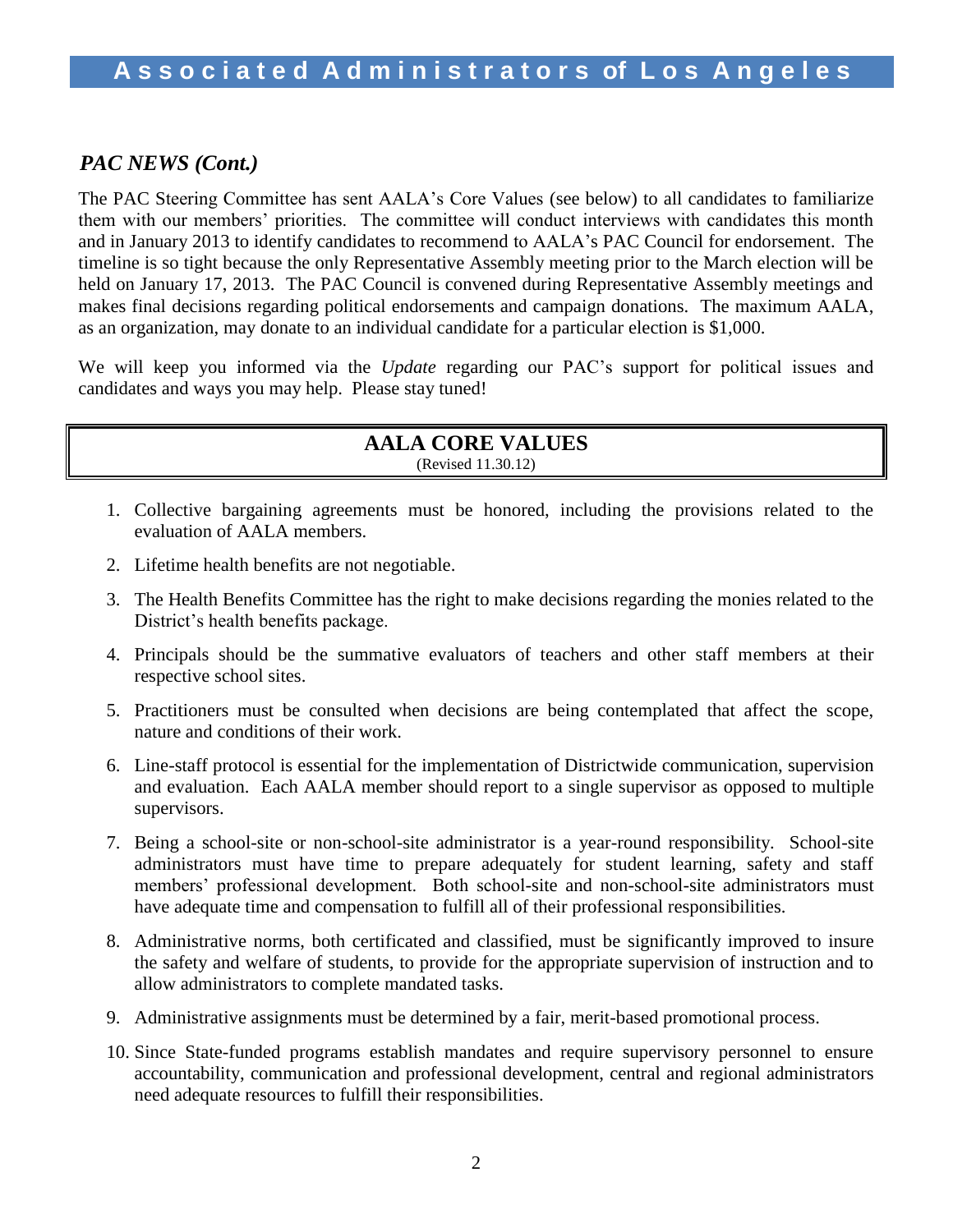# **HEALTH BENEFITS FAQ**

*Topic: Know Your Rights for "Continuity of Care" When Enrolled in a New Health Plan* 

#### *What is meant by "continuity of care" or "transition of care" in our District health plans?*

Continuity of care is defined as temporary coverage when you become a member of another health plan and have an acute or serious chronic condition being treated by an out-of-network provider. Under California law, you have the right to continued medical care even if your doctor is not part of your current health plan or if your doctor, medical group or hospital leaves your plan.

| <b>Type of Problem or Condition</b>                                                              | How long you get continuity of care                                                                                          |  |  |
|--------------------------------------------------------------------------------------------------|------------------------------------------------------------------------------------------------------------------------------|--|--|
| <b>Acute Medical Condition*</b>                                                                  | As long as the condition lasts                                                                                               |  |  |
| <b>Serious Chronic Condition (for</b><br>example, heart disease or severe<br>diabetes)           | Until you complete a course of treatment and your doctor can<br>safely transfer your care to another doctor, up to 12 months |  |  |
| <b>Pregnancy</b>                                                                                 | During Pregnancy and immediately after the delivery (post-<br>partum period)                                                 |  |  |
| <b>Terminal Illness</b>                                                                          | As long as the person lives                                                                                                  |  |  |
| Care of a Child under 3 years                                                                    | For up to 12 months                                                                                                          |  |  |
| An already scheduled surgery or other<br>procedure (for example, knee surgery<br>or colonoscopy) | Scheduled to happen within 180 days of your doctor or<br>hospital leaving your health plan                                   |  |  |

**What conditions are covered under "continuity" or "transition" of care?**

*\*An acute medical condition is generally one caused by injury, illness (such as pneumonia) or other medical problem that requires prompt medical attention for a limited duration.*

### **I just changed health plans and have a condition that may qualify for continuity of care. How do I access continuity of care in my new health plan?**

You must call your health plan and ask for continuity of care. Additionally, your doctor or hospital must agree to keep you as a patient and agree to your plan's reimbursement terms. As part of this process, be ready to discuss your medical information, such as the name of your doctor or hospital, your medical condition and treatments you are receiving. Initial contact information is listed below:

- Anthem Blue Cross EPO and Select HMO Continuity of care policy and form are available at: [https://www.anthem.com/ca/agent/f4/s2/t1/pw\\_a122375.pdf?refer=agent](https://www.anthem.com/ca/agent/f4/s2/t1/pw_a122375.pdf?refer=agent) or call 800.700.3739.
- Health Net Health Net's transition of care policy document is available at the following website: [https://www.healthnet.com/static/custom/unprotected/pdfs/ca26832\\_toc\\_policy.pdf](https://www.healthnet.com/static/custom/unprotected/pdfs/ca26832_toc_policy.pdf) or call Health Net at 800.654.9821.
- $\bullet$  Health Net Seniority Plus 800.275.4737.
- Kaiser contact Customer Service at 800.788.0710 to request a form.
- UnitedHealthCare® Group Medicare Advantage HMO 800.457.8506.

You can also request a copy your health plan's policy on continuity of care at any time.

**What if I need immediate treatment for a medical condition covered under "continuity of care"?**  Complete the continuity or transition of care application form and contact the Member or Customer Service number for your plan. Be sure to identify your medical emergency and your need for immediate care. Your request should be expedited.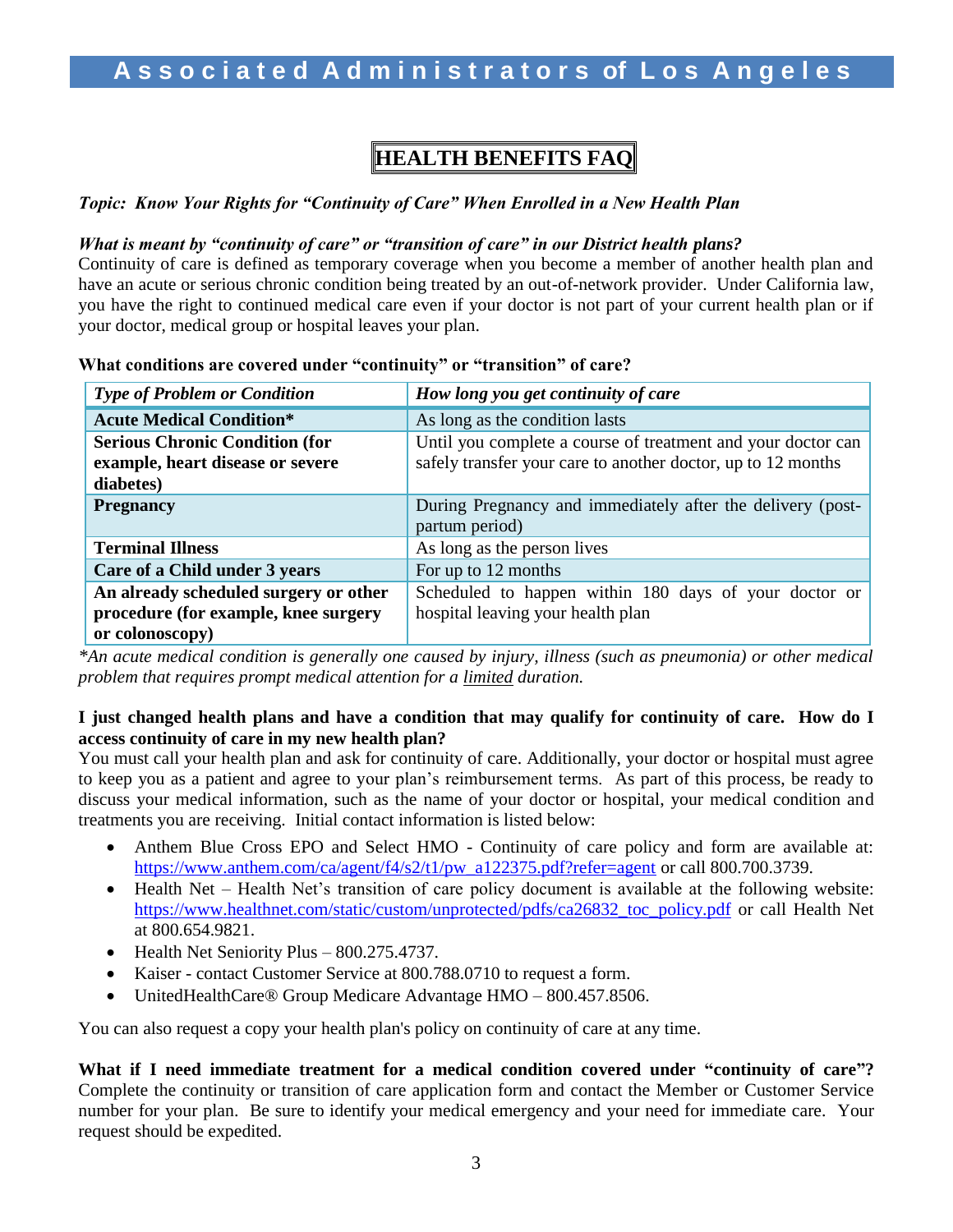# **TEACHER EVALUATION**

AALA members are advised that although UTLA and LAUSD have reached a tentative agreement on a framework to use test scores in evaluation, it has neither been ratified by UTLA nor approved by the Board, and is, therefore, not in effect at this time. All provisions of the current contract remain in place.

## **MAINTENANCE AND OPERATIONS ISSUES**

*Below is an excerpt from a letter sent to Roger Finstad, Director of M & O, by Gary Garcia, President of SHSPO, on behalf of Senior High School Principals expressing concerns regarding maintenance and operations issues. We will publish Mr. Finstad's response when it becomes available.*

- The District does not provide sufficient funds to purchase the maintenance and supplies that we need for a whole school year, e.g., toilet paper, soap, paper towels.
- Trouble calls are not always answered in a timely manner. It seems that someone is canceling trouble calls right before they reach the 30-day limit. Administrators and Plant Managers have to make repeated calls for service, sometimes for many months.
- The prices that are quoted to us for work that we must fund with dollars not allocated by the District to address our facilities needs are often grossly more expensive than what a professional in the private sector would charge.
- Campuses with old buildings (some of our high schools were built in the 1920s and 1930s) receive maintenance budgets at the same allocation rates that newer campuses are funded. However, the needs of the older campuses are more expensive. For example, while dozens of new schools have electric utility carts, the cart that was provided to my campus 20 or more years ago needs to be replaced, however there are not funds for this; the large sodium lights on the perimeter of my school must be replaced and are expensive, but newer schools do not have to pay for new lights.

# **ADMINISTRATIVE WORKLOAD**

Since the beginning of the school year, **Dr. Judith Perez**, AALA President, and **Dan Isaacs**, AALA Administrator, have met with **Senior Deputy Superintendent Michelle King** and expressed members' concerns regarding the excessive workload and the interminable number of tasks to be completed and requests for reports from ESCs and the Central Office. At their request, Ms. King surveyed the various ESC and Central offices to obtain the requests made to schools during the month of October. We thank Ms. King for her willingness to conduct such a survey and understand that the Superintendent and Senior Staff are reviewing the information. We look forward to seeing how they plan to address this critical issue once they have completed their analysis.

# **BY THE WAY…**

The Internal Revenue Service (IRS) announced on Wednesday, November 21, 2012, that as of January 1, 2013, the standard mileage reimbursement rate for the use of a car (including vans, pickups, or panel trucks) will increase slightly to 56.5 $\phi$  per mile for business miles driven. This increases the rate by 1 $\phi$  per mile from the 2012 mileage rate of  $55.5¢$ .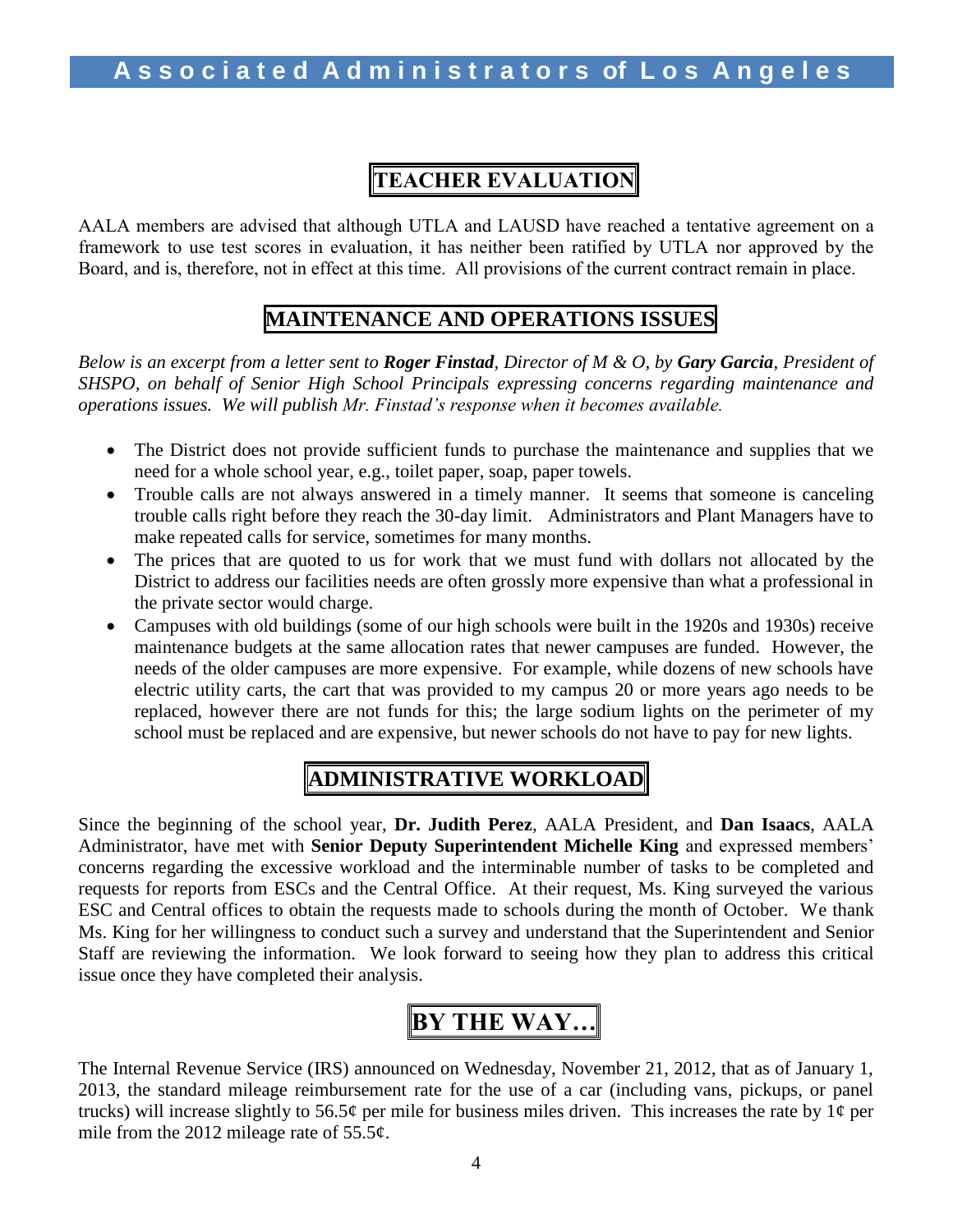# **DR. AQUINO RESPONDS**

*AALA thanks Dr. Jaime Aquino, Deputy Superintendent of Instruction, for preparing these written responses to the items in the letter from Senior High School Principals published last week. We are reprinting the concern, followed by the response.*

 Modules have a bias toward the type of PD that is appropriate for elementary school faculties, not secondary.

*There were external pressures forcing the District to provide professional development. The Office for Civil Rights, for example, required the District to train all staff on the new EL Master Plan. If the District had not entered into a Voluntary Agreement the resulting Office for Civil Rights sanctions could have resulted in even more directives loss of flexibility.*

- The PD activities are designed for smaller groups of teachers than exist at most secondary schools. *The PD activities are designed for entire faculty as well as small groups. The design was meant to offer the module in large groups as well as concurrent small groups according the school site configuration.*
- The videos that are part of the PD modules seldom, if ever, have representatives from high schools. *The videos used for the CCSS are of David Coleman explaining the instructional shifts and as such are applicable to all audiences. He actually models the Gettysburg address (a text appropriate for high schools). Perhaps this concern refers to the videos used for training on the Teaching and Learning Framework. The Talent Management is looking for secondary teachers to videotape and incorporate into the training. Please let us know if you have a teacher you would recommend to be videotaped.*
- The EL PD spends too much time teaching/informing teachers about how to counsel or program EL students…. Secondary teachers at large schools do not program students…. *The purpose of the four EL Master Plan modules was to provide an understanding of the components of the new Master Plan. These awareness modules were not intended to provide professional development on instructional strategies. When the Office for Civil Rights conducted their investigation, they found that most of the staff (teachers and principals) was not aware of the regulations and procedures related to the education of English Learners. Not complying with the OCR requirements, could lead to the federal government withholding federal funding. Given we are the District with the largest EL enrollment this could have a significant fiscal impact. Parents in many cases turn to teachers for advice on their child's programming as they are the most direct contact and as such teachers need to be well informed. Teachers of English Learners in a secondary setting can be more effective in working with ELs if they are aware of how their use of ELD and Access to Core strategies fit into the students' overall language and content development. It's important that every teacher and staff member in a school realize their contribution to the whole child's progress towards English and content area proficiency.*
- The school year started before the modules were completed. Due dates for when the modules should be delivered to teachers have changed repeatedly this semester… *The ESCs provided a yearly calendar. However, minor adjustments needed to be made.*
- ... Why do we need three accountability systems? (Performance Meter) *We do not see them as three different accountability systems. The Performance Meter is a tool for target setting that is part of the accountability system.*
- If we are such good businessmen, why do we have pool teachers who earn full salaries wandering around the District? A prudent business model would be to assign these fully paid teachers to schools for the year so the school could include them in the master and lower class sizes. *We agree.*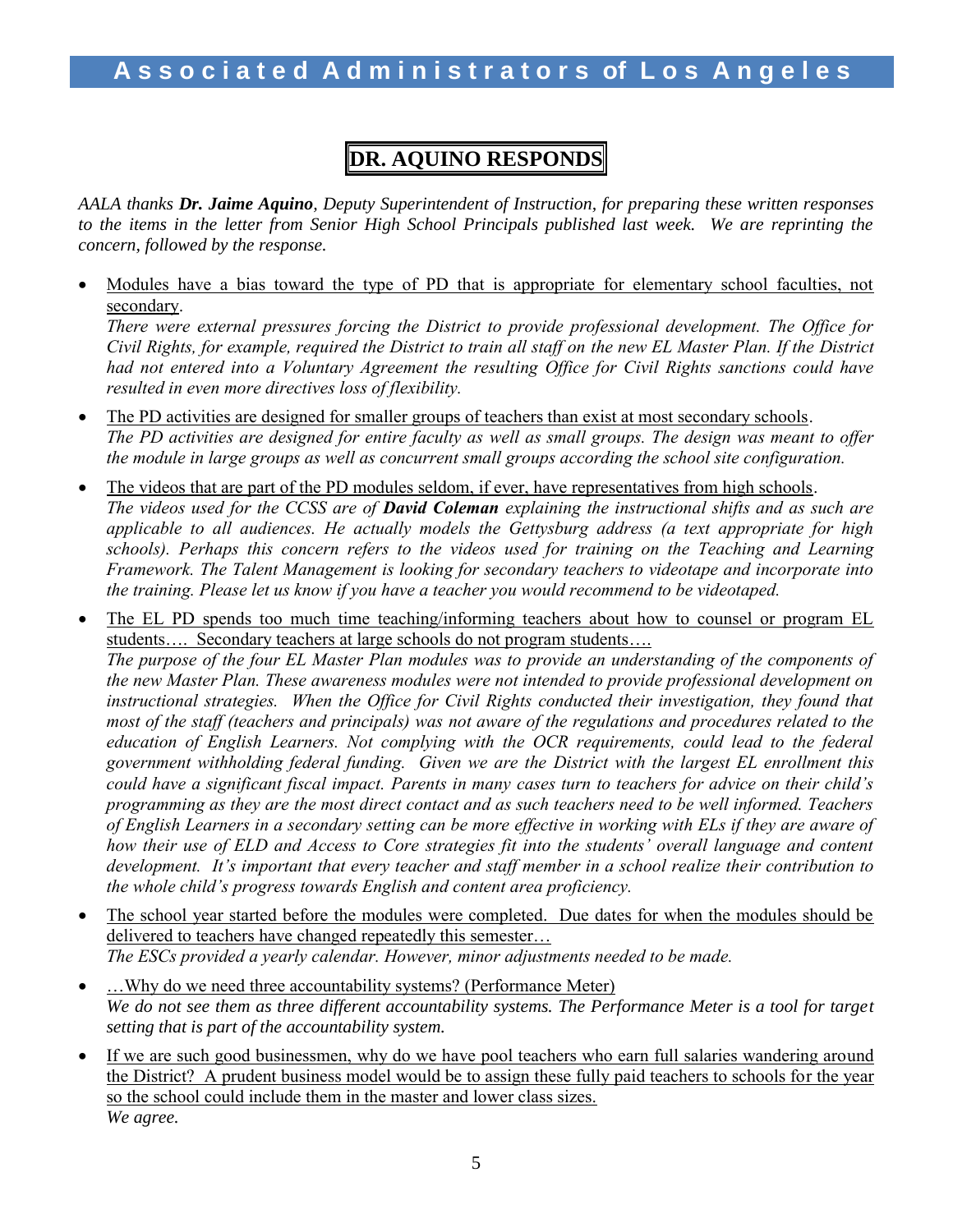## *AQUINO RESPONDS (Cont.)*

- Would he support a slower implementation timeline of common core [that is] balanced until such time that the resources to do it well and properly (on computers, not on paper) are made available…? *The timeline for the implementation of common core and Smarter Balanced assessments is set by the California Department of Education.*
- My biggest concern is time... If we had a more expeditious system of entering data from our classroom visits, the new system would be more do-able… *The Talent Management division is working to make improvements to the online platform throughout this EGDC practice and feedback year. These include increased auto-tagging of evidence in Standard 1 as well as planned tablet functionality and hand-writing to text translators.*
- …the PD Modules are simply too many to adequately cover in 7-14 PD days… *See response to #1.*
- … Are there experienced high school APSCSs serving as part of the District-level discussion regarding the implementation of the…A-G diploma requirements…[and] intervention for at-risk students? *Thank you for the suggestion. Currently, the ESC Counseling Coordinators and central office Counseling Coordinator are all former APSCSs. They are currently in communication with their APSCSs in their service centers.*
- The writers of the [EL Master Plan] book provide little differentiation for their widely varied audience… *All teachers, including Chemistry teachers, need to know how to support ELs and SELs. If a SEL makes a mistake and the Chemistry teacher is aware of the contrastive grammatical differences, then the teacher can point out the differences and support the student in using academic English. The primary responsibility of a secondary teacher is to be a content area teacher. However, when working with ELs they are to design instruction with language objectives in mind. The primary responsibility, for example, is to ensure that all students can access the core content being taught. Awareness of language issues is necessary in order to fulfill this responsibility.*

*The programming in secondary is different than in Elementary where one teacher is expected to teach all subjects along with ELD. The section on Access to Core and SDAIE can be geared toward Secondary teachers. MMED will work on creating a handbook with additional strategies for Secondary teachers.* 

• Problem with Common Core Standards Initiative: Using the term "instructional shifts"... suggests that competent high school English teachers have not been doing that all along…

*The term "instructional shifts" does not imply that teachers might not be implementing the strategies called by the new standards but simply highlights the different pedagogical strategies required by the new standards as compared to those from the existing standards.* 

## **THE FISCAL CLIFF: FAQS**

Talk about the "fiscal cliff" has been filling the newspapers and airwaves since the election in November. We know that administrators and others are concerned as to how it would impact them personally and professionally. Below are answers to some frequently asked questions that were developed by public policy reporter **Alyson Klein** and published recently in *Education Week.*

#### 1. **What exactly is the fiscal cliff?**

Basically, it's a perfect storm of federal tax and spending legislation that has to be dealt with really quickly. A whole package of tax cuts, including the so-called Bush tax cuts, put in place under the previous president, are set to expire soon. Congress will have to figure out whether to extend them, and if so, which ones to extend. And, perhaps more important when it comes to education, a set of across-the-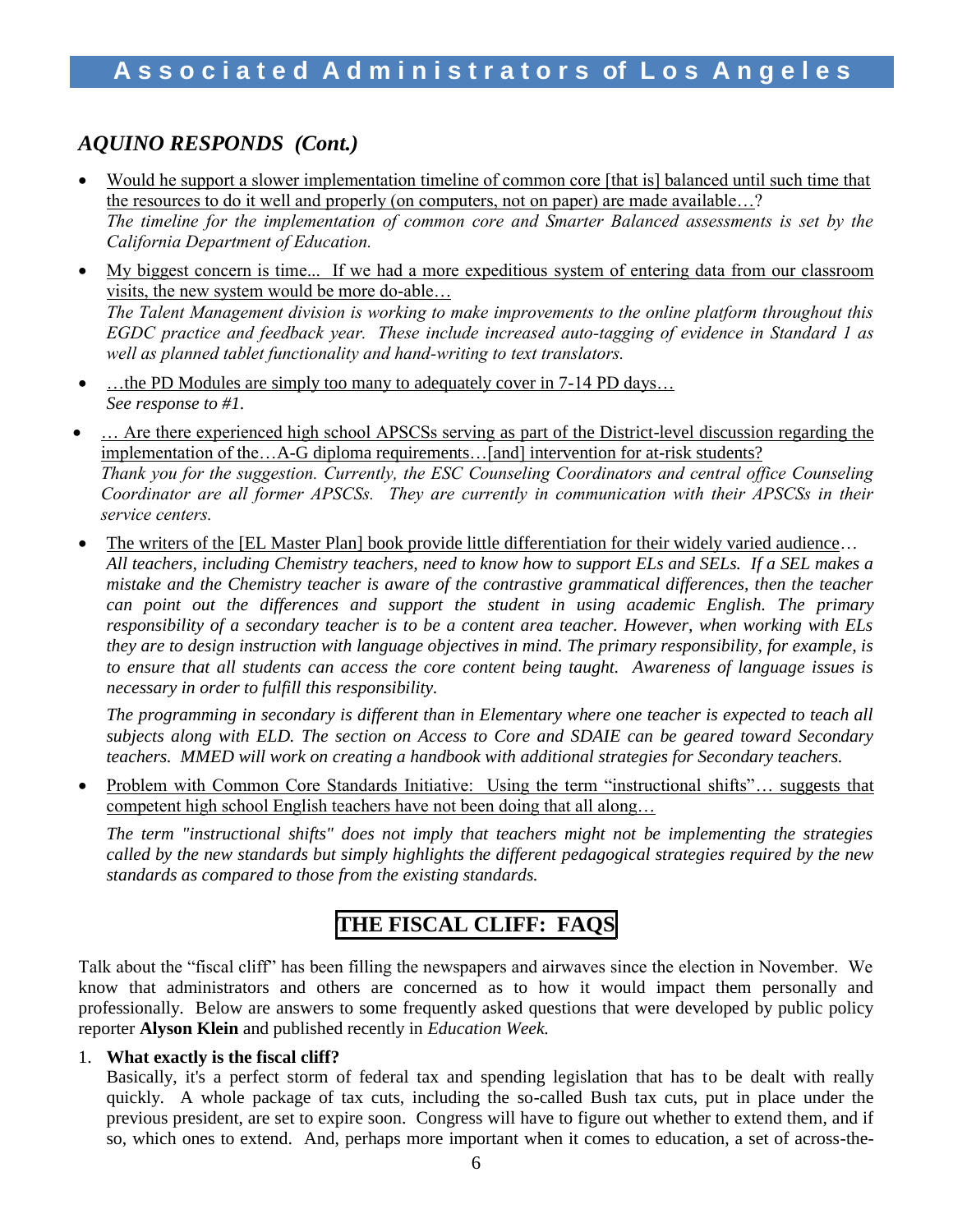## *FISCAL CLIFF (Cont.)*

board cuts are set to be triggered for just about every federal agency, including the U.S. Department of Education and the Pentagon, on January 2. They will go into effect unless Congress acts to stop them.

### 2. **Sequestration? What's that? And how did it come about?**

The sequestration trigger-cuts were put in place as part of a **[deal](http://www.edweek.org/ew/articles/2011/08/10/37debt.h30.html)** to raise the debt ceiling last summer. Lawmakers and the administration tried—and failed—to come up with some sort of long-term solution for the nation's debt problem. Instead of coming up with a deal, they set the clock ticking on those automatic cuts—which virtually no one likes—essentially to force themselves to act. And they gave it a wonky, budgety name: sequestration. (If you're curious about where that term comes from, here's a great **[explanation](http://www.auburn.edu/~johnspm/gloss/sequestration)**.) The idea was that neither Republicans nor Democrats would be happy with the cuts since they would hit both military programs (which Republicans especially favor) and domestic spending (which is typically supported by Democrats). Even though the cuts were never supposed to actually happen, lawmakers so far haven't been able to come up with a long-term deal to head them off.

### 3. **How would school districts be affected?**

Most programs in the U.S. Department of Education would be cut by 8.2 percent, according to the White House Office of Management and Budget. That means federal money for disadvantaged students, now financed at \$15.75 billion, would be cut by almost \$1.3 billion. And special education programs, funded at \$12.64 billion, would be cut by about \$1.03 billion. More **[here](http://blogs.edweek.org/edweek/campaign-k-12/2012/09/white_house_outlines_impact_of.html)**. It's important to note, of course, that the feds make up less than 10 percent of all K-12 financing—the vast majority of funds come from state and local governments. Still, many districts say they're already squeezed at the local level and really can't afford to cope with federal cuts on top of state and local reductions.

4. **So ... wait—my school district is going to lose 8.2 percent of its federal funding on Jan. 2 if Congress doesn't figure something out?** 

Actually, no. Even if there is a stalemate and no action on Capitol Hill, your district probably won't lose money right away. The big formula grants that school districts depend on most (Title I grants for disadvantaged students, special education, grants for teacher quality) are forward-funded. That means the cuts wouldn't kick in until the start of the 2013-14 school year, giving districts a planning window.

5. **Are any programs exempt? And what about other programs that aren't funded through the Education Department?**

Some programs are exempt, including federal student loans, some Pell Grant money, most child nutrition programs and the Children's Health Insurance Program. However, the Head Start program, which is funded through the U.S. Department of Health and Human Services, doesn't appear to be exempt.

## 6. **What does President Obama say? What have leaders in Congress said?**

Not very much so far, and virtually nothing about education specifically. Obama said during one of the presidential campaign debates that sequestration "won't happen." And **U.S. Rep. John Boehner**, R-Ohio, the Speaker of the House, has said he would be okay with some revenue increases, although he'd like them to come from closing tax loopholes, not raising taxes on the highest-earners, which is what Obama wants to do. **U.S. Sen. Tom Harkin**, D-Iowa, who oversees the Senate panel that deals with education spending, has been outspoken about the potential cuts to K-12. He is really worried about their impact.

#### 7. **What happens from here?**

Lawmakers will try to work out a compromise. Most advocates and analysts expect that they will be able to reach some sort of temporary deal before the end of the year, but it's far from a sure thing.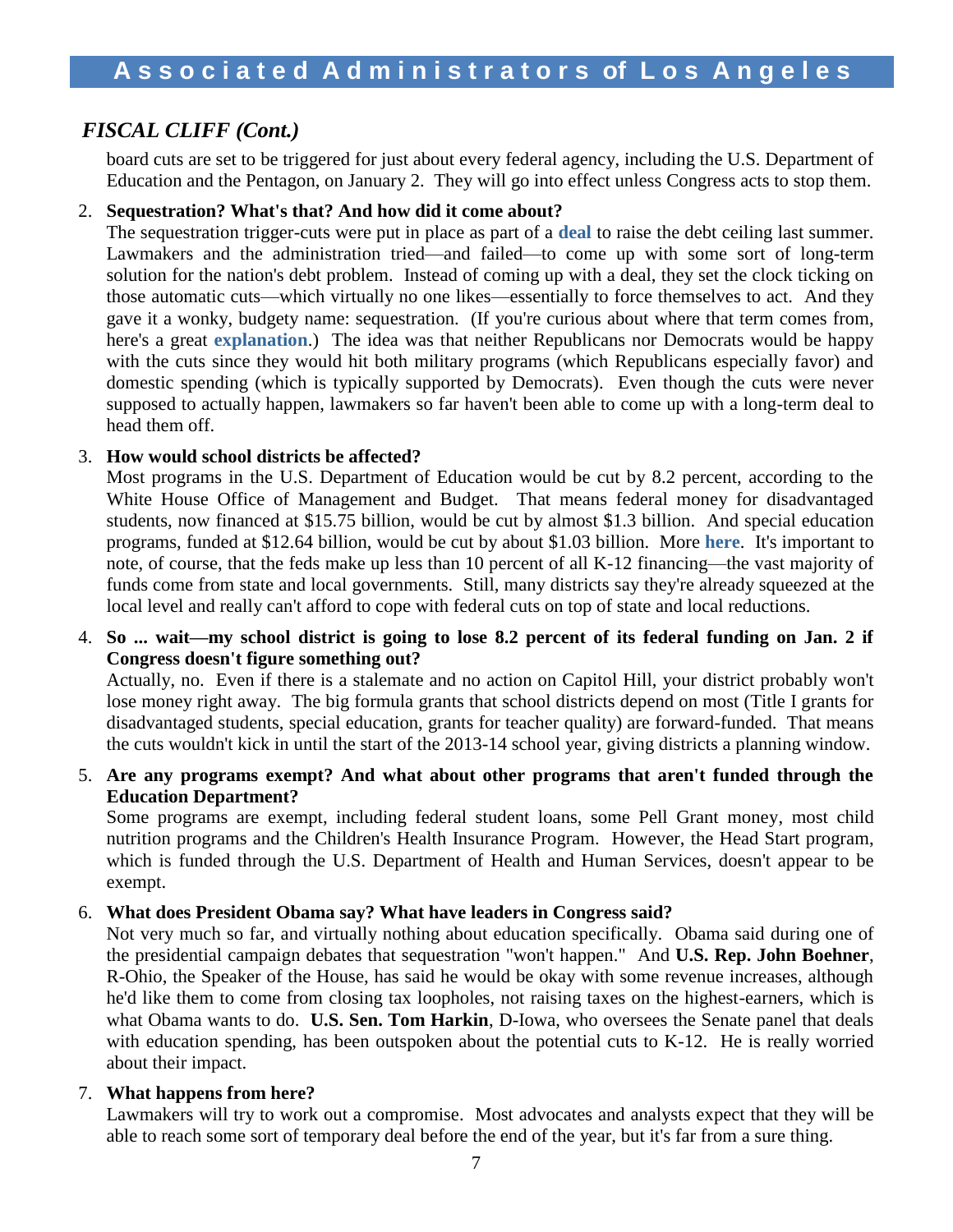## **AN INVITATION FOR AALA ALUMNI MEMBERS**

AALA Alumni members are invited to attend the ACSA-R Winter Luncheon on Thursday, December 13, 2012, at Taix Restaurant. **Karen Stapf Walters**, Interim Executive Director of the Association of California School Administrators (ACSA), will be the guest speaker. Karen will share her expertise and respond to questions about the immediate and long range future of public education in this current political climate. It promises to be an informative session. Lunch will be served at 12:00 noon and the cost is \$20 per person. Please RSVP immediately by calling the AALA office at 213.484.2226.

| <b>EVENT</b>                                     | <b>DATE</b>                   | <b>CONTACT</b>                                           |  |
|--------------------------------------------------|-------------------------------|----------------------------------------------------------|--|
| Hanukkah                                         | December 8-                   |                                                          |  |
|                                                  | December 16, 2012             |                                                          |  |
| SEPO Meeting at Beaudry, 17 <sup>th</sup> Floor  | December 12, 2012             | Michael Terry, mterry@lausd.net                          |  |
|                                                  | 8:00 a.m.                     |                                                          |  |
| CalSTRS Pre-Retirement Workshop at               | December 12, 2012             | Maria Voigt, 213.241.6365                                |  |
| Ramona ES Auditorium                             | $4:00$ p.m.                   |                                                          |  |
| ASPO Meeting at Beaudry, 18 <sup>th</sup> Floor, | December 12, 2012             | Donna Brashear,                                          |  |
| Room 124                                         | 8:00 a.m.                     | donna.brashear@lausd.net                                 |  |
| <b>ACSA-R Winter Luncheon at Taix</b>            | December 13, 2012             | Michael Perez, <i>mperez@aala.us</i> or                  |  |
| Restaurant                                       | 11:30 a.m.                    | AALA Office, 213.484.2226                                |  |
| <b>Winter Recess</b>                             | December 17, 2012 -           |                                                          |  |
|                                                  | January 4, 2013               |                                                          |  |
| <b>AALA Office Closed</b>                        | December 24, 2012 —           |                                                          |  |
|                                                  | January 1, 2013               |                                                          |  |
| <b>Second Semester Begins</b>                    | January 7, 2013               |                                                          |  |
|                                                  |                               |                                                          |  |
| <b>SEPO Meeting at Beaudry</b>                   | January 9, 2013               | Michael Terry, mterry@lausd.net                          |  |
|                                                  | $3:00$ p.m.                   |                                                          |  |
| CalSTRS Pre-Retirement Workshop at               | January 9, 2013               | Maria Voigt, 213.241.6365                                |  |
| <b>Stanford ES Auditorium</b>                    | $4:00$ p.m.                   |                                                          |  |
| CalSTRS Pre-Retirement Workshop at               | January 10, 2013              | Maria Voigt, 213.241.6365                                |  |
| <b>Hazeltine ES Auditorium</b>                   | 4:00 p.m.                     |                                                          |  |
| <b>AALA Executive Board Meeting at</b>           | January 14, 2013              | Cathy Vacca, cvacca@aala.us                              |  |
| <b>AALA Office</b>                               | 4:30 p.m.                     |                                                          |  |
| ASPO Meeting at Beaudry, 18 <sup>th</sup> Floor, | January 16, 2013              | Donna Brashear,                                          |  |
| Room 124                                         | 8:00 a.m.                     | donna.brashear@lausd.net                                 |  |
| <b>AALA Representative Assembly</b>              | January 17, 2013              | Cathy Vacca, cvacca@aala.us                              |  |
| Meeting at AALA Office                           | 4:30 p.m.                     |                                                          |  |
| Dr. Martin Luther King, Jr. Birthday             | January 21, 2013              |                                                          |  |
| Observed                                         |                               | Felicia Drew, fdrew@lausd.net                            |  |
| MSAPO/SHAPO Meeting at Monroe HS                 | January 23, 2013<br>8:00 a.m. |                                                          |  |
| <b>COBA</b> Meeting at Crenshaw HS               | January 23, 2013              | Ali Galedary, gali@lausd.net<br><b>Josephine Ruffin,</b> |  |
|                                                  | 5:30 p.m.                     | josephineruffin@sbcglobal.net                            |  |
|                                                  |                               |                                                          |  |

# **CALENDAR**